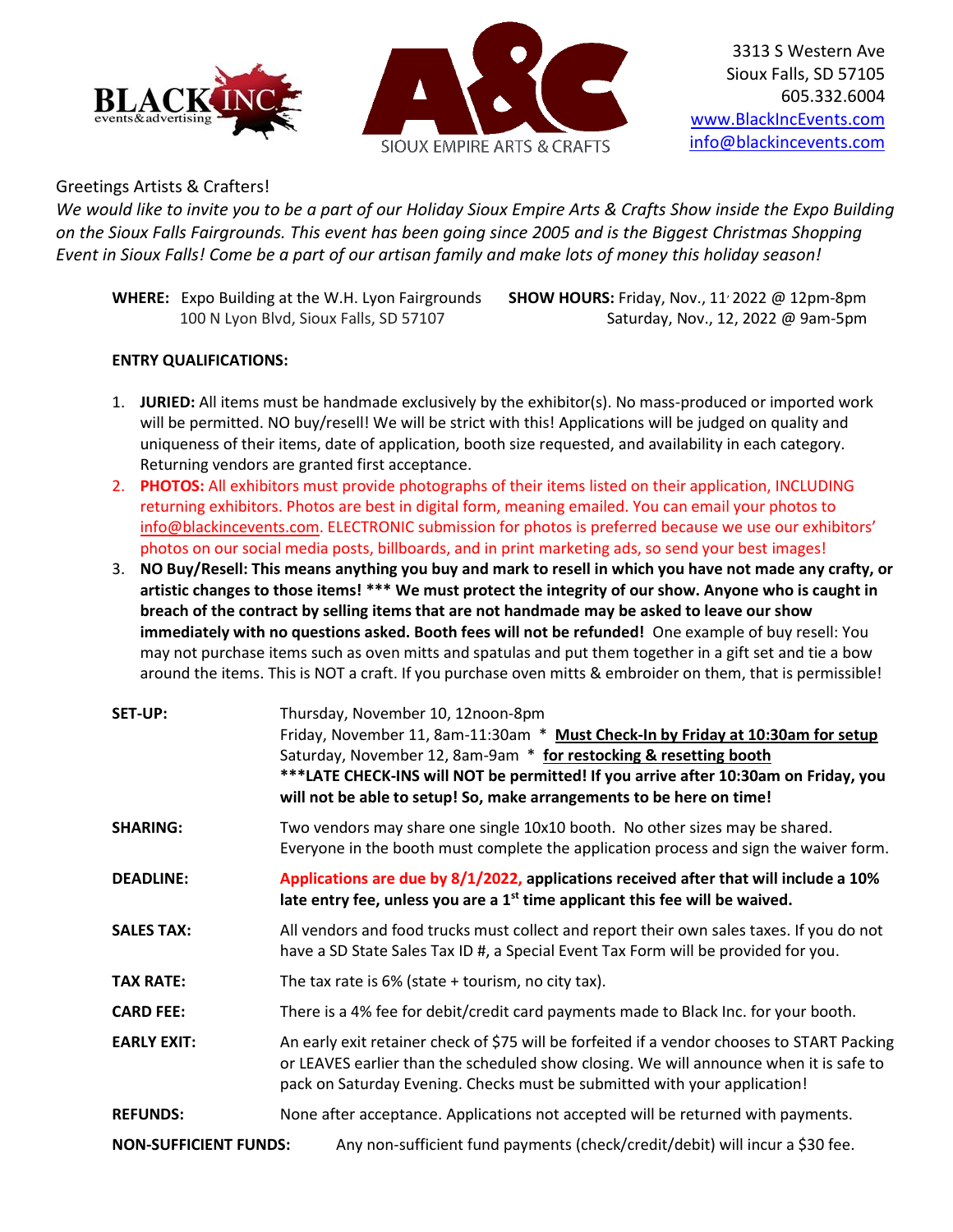

r

| <b>OFFICE USE ONLY:</b> App. # |     | Date App Received: | Amount Paid \$ |  |
|--------------------------------|-----|--------------------|----------------|--|
| CK#                            | MO# | $CC#$ xxxxxxxx -   | Ret CK#        |  |

❑ ACT ❑ Org Sheet ❑ Photos ❑ Conf Sent

## **NOVEMBER 11-12, 2022 EXHIBITOR APPLICATION**

|  | 1. Description of Art or Crafts: (You must be specific with items you will be selling and the percentage of your booth each<br>item makes up, since items may be subject to limits.) **Applications without percentages will not be processed.** ITEMS<br>NOT Disclosed here will not be permitted for sale in your booth at this event! So be thorough! |
|--|----------------------------------------------------------------------------------------------------------------------------------------------------------------------------------------------------------------------------------------------------------------------------------------------------------------------------------------------------------|

| 2. SELECT YOUR SPACE                                                                                                  |           | <b>Individual Table Area</b> = These are not booth spaces! You can only setup<br>directly on top or below the table and sit directly behind the table. You are                                                                                                   |
|-----------------------------------------------------------------------------------------------------------------------|-----------|------------------------------------------------------------------------------------------------------------------------------------------------------------------------------------------------------------------------------------------------------------------|
|                                                                                                                       |           | back-to-back with other exhibitors and have ZERO actual booth space!                                                                                                                                                                                             |
| <b>Special Requests:</b>                                                                                              |           | \$130.00 one 8' table in an aisle (comes with 1 table)                                                                                                                                                                                                           |
| (These are considered but not guaranteed)                                                                             |           | \$235.00 two 8' tables in aisle (comes with 2 tables)                                                                                                                                                                                                            |
|                                                                                                                       |           | \$25.00 for electricity (Bring HEAVY DUTY extension cord)                                                                                                                                                                                                        |
|                                                                                                                       |           | \$30.00 upgrade to an end table spot                                                                                                                                                                                                                             |
|                                                                                                                       |           | <b>OR</b>                                                                                                                                                                                                                                                        |
|                                                                                                                       |           | <b>Booth Spaces</b> = Booths spaces provide your own area in which you                                                                                                                                                                                           |
| <u> 1989 - Johann John Stone, markin amerikan bisa di sebagai pertama dan pertama dan pertama dan pertama dan per</u> |           | can setup however you see fit within your space assigned.                                                                                                                                                                                                        |
|                                                                                                                       |           | ______ \$300.00 single booth area (10' x 10')                                                                                                                                                                                                                    |
|                                                                                                                       |           | $\frac{1}{2}$ \$425.00 1 % booth area (10' x 15')                                                                                                                                                                                                                |
| No tables are provided                                                                                                |           | \$525.00 double booth area (10' x 20')                                                                                                                                                                                                                           |
| for booth areas, however                                                                                              |           | $\frac{1}{2}$ \$650.00 2 % booth area (10' x 25')                                                                                                                                                                                                                |
| you may rent them or                                                                                                  |           | $\frac{1}{2}$ \$750.00 triple booth area (10' x 30')                                                                                                                                                                                                             |
| bring your own. Please                                                                                                |           | \$950.00 Quad booth area (10'x40")                                                                                                                                                                                                                               |
| bring your own chairs.                                                                                                |           | <b>Booth Add ons:</b>                                                                                                                                                                                                                                            |
|                                                                                                                       |           | \$25.00 for electricity (Bring HEAVY DUTY extension cord)                                                                                                                                                                                                        |
|                                                                                                                       |           | _______ \$40.00 end booth/table                                                                                                                                                                                                                                  |
|                                                                                                                       |           | \$9.00 8' table rental (or you can bring your own)                                                                                                                                                                                                               |
| Space/Table + Ad On's Sub Total                                                                                       |           | $\zeta$                                                                                                                                                                                                                                                          |
|                                                                                                                       |           | \$35.00 Trailer Tag Parking (designated Reserved Parking)                                                                                                                                                                                                        |
|                                                                                                                       |           | \$10.00 Facebook Post featuring my products                                                                                                                                                                                                                      |
| Credit Card Fee (x 4%)                                                                                                | $\ddot{}$ | (If applicable)                                                                                                                                                                                                                                                  |
| <b>TOTAL BALANCE DUE</b>                                                                                              | \$        | Check Payable to Black Inc. Ck #                                                                                                                                                                                                                                 |
|                                                                                                                       |           | I would like my same space as last Fall Show: __________________________________                                                                                                                                                                                 |
|                                                                                                                       |           | Please make sure you have enclosed the \$75 Early Exit Retainer Check dated 11/11/2022: Ck #_______<br>*This retainer check is needed regardless how you pay for your booth! Checks will be shredded after the event if you follow the early packing/exit rules. |
|                                                                                                                       |           |                                                                                                                                                                                                                                                                  |
| <b>CREDIT CARD DETAILS:</b><br>$CC$ # $:$                                                                             |           | Total Balance Due: \$                                                                                                                                                                                                                                            |
| Signature:                                                                                                            |           | Name on Card (Print): _                                                                                                                                                                                                                                          |